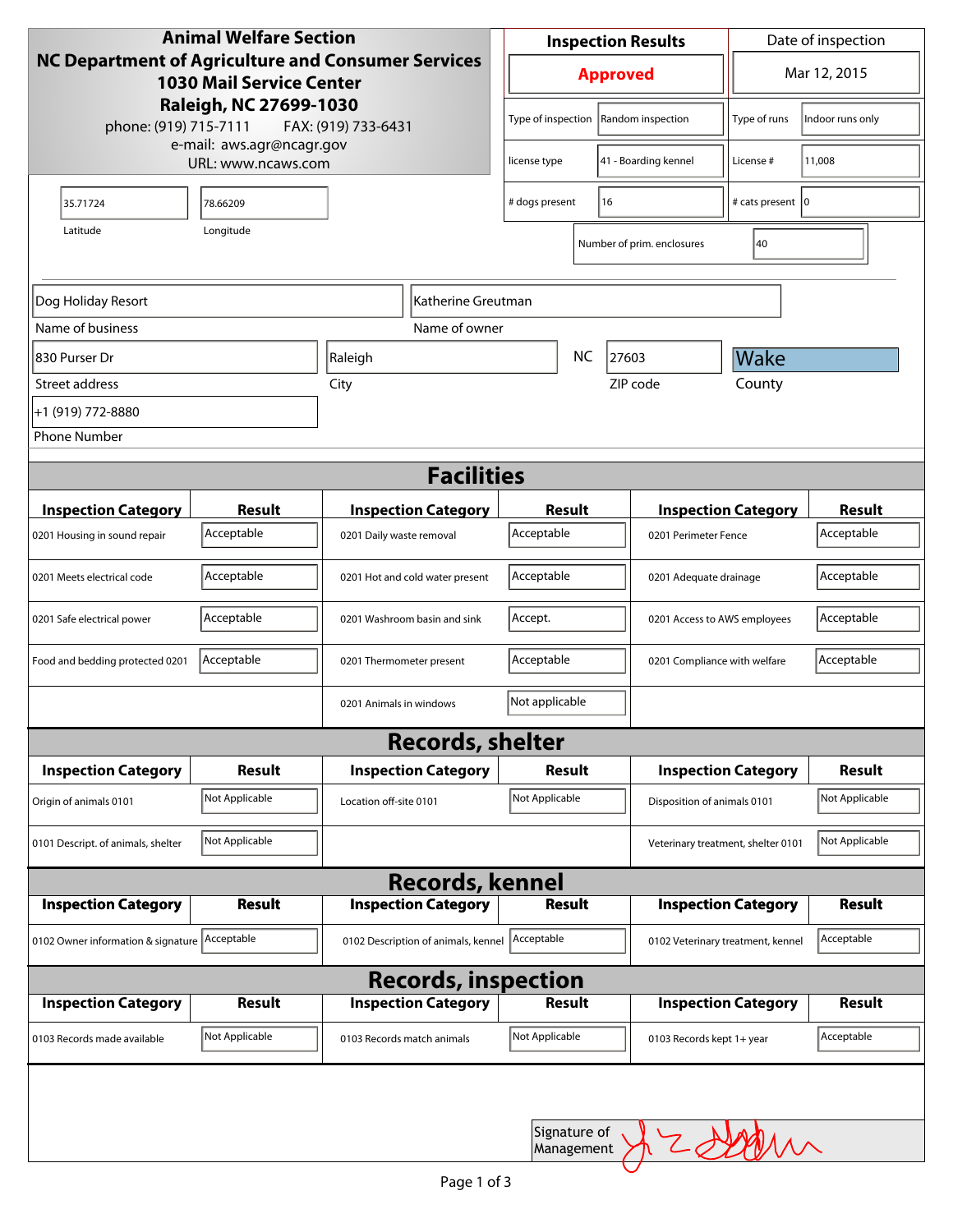| <b>Animal Welfare Section, NCDA&amp;CS</b>       |                |                                    | <b>Inspection Results</b>         |                                    | Date of inspection |                |  |  |  |
|--------------------------------------------------|----------------|------------------------------------|-----------------------------------|------------------------------------|--------------------|----------------|--|--|--|
| Inspection Report, continued                     |                |                                    | <b>Approved</b>                   |                                    | Mar 12, 2015       |                |  |  |  |
|                                                  |                |                                    |                                   |                                    |                    | <b>NC</b>      |  |  |  |
| Dog Holiday Resort<br>Katherine Greutman         |                |                                    |                                   | Raleigh                            |                    |                |  |  |  |
| <b>Indoor facilities</b>                         |                |                                    |                                   |                                    |                    |                |  |  |  |
| <b>Inspection Category</b>                       | <b>Result</b>  | <b>Inspection Category</b>         | Result                            | <b>Inspection Category</b>         |                    | <b>Result</b>  |  |  |  |
| 0202 Ambient temperature, indoor                 | Acceptable     | 0202 Ventilation, indoor           | Acceptable                        | 0202 Lighting, indoor              |                    | Acceptable     |  |  |  |
| 0202 Imperv./Sanitary surf., indoor              | Not Acceptable | 0202 Drainage, indoor              | Acceptable                        |                                    |                    |                |  |  |  |
| <b>Outdoor facilities</b>                        |                |                                    |                                   |                                    |                    |                |  |  |  |
| <b>Inspection Category</b>                       | <b>Result</b>  | <b>Inspection Category</b>         | Result                            | <b>Inspection Category</b>         |                    | <b>Result</b>  |  |  |  |
| 0203 Impervious surfaces, outdoor                | Not Applicable | 0203 Housing, 1 per animal         | Not Applicable                    | 0203 Protection from elements      |                    | Not Applicable |  |  |  |
| 0203 Owner advised, outdoor                      | Not Applicable | 0203 Drainage, outdoor             | Not Applicable                    |                                    |                    |                |  |  |  |
| <b>Primary enclosures</b>                        |                |                                    |                                   |                                    |                    |                |  |  |  |
| <b>Inspection Category</b>                       | <b>Result</b>  | <b>Inspection Category</b>         | Result                            | <b>Inspection Category</b>         |                    | <b>Result</b>  |  |  |  |
| 0204 Drainage prev. cross contam.                | Acceptable     | 0204 Fence height >= 5 feet        | Acceptable                        | 0204 1:10 ratio, person: human     |                    | Acceptable     |  |  |  |
| 0204 Surf. impervious to moisture                | Acceptable     | 0204 Enclosure is escape proof     | Acceptable                        | 0204 Cats, $>=$ 4 sq. ft. / adult  |                    | Not Applicable |  |  |  |
| 0204 Prevent contact with wood                   | Acceptable     | 0204 Solid resting surface         | Acceptable                        | 0204 Cats, $<= 12$ / enclosure     |                    | Not Applicable |  |  |  |
| 0204 Enclosures in sound repair                  | Acceptable     | 0204 Cats, raised resting surface  | Acceptable                        | 0204 Cats, 1 litter pan / 3 adults |                    | Acceptable     |  |  |  |
| 0204 Size of enclosure                           | Acceptable     | 0204 Dogs, supervision if > 4      | Acceptable                        |                                    |                    |                |  |  |  |
|                                                  |                | <b>Feeding</b>                     |                                   |                                    |                    |                |  |  |  |
| <b>Inspection Category</b>                       | <b>Result</b>  | <b>Inspection Category</b>         | Result                            | <b>Inspection Category</b>         |                    | Result         |  |  |  |
| 0205 Feeding, 1x / day, adult                    | Acceptable     | 0205 Feeding, 1 bowl / adult       | Acceptable                        | 0205 Feeding, commercial food      |                    | Acceptable     |  |  |  |
| 0205 Feeding, bowl in good repair                | Acceptable     | 0205 Feeding, quality food         | Acceptable                        | 0205 Feeding, bowl is protected    |                    | Acceptable     |  |  |  |
| 0205 Feeding, 2x / day, young                    | Acceptable     |                                    |                                   |                                    |                    |                |  |  |  |
|                                                  |                | <b>Watering</b>                    |                                   |                                    |                    |                |  |  |  |
| <b>Inspection Category</b>                       | <b>Result</b>  | <b>Inspection Category</b>         | Result                            |                                    |                    |                |  |  |  |
| 0206 Watering, continuous access                 | Acceptable     | 0206 Watering, bowl in good repair | Acceptable                        |                                    |                    |                |  |  |  |
| Sanitation/Employees/Classification & Separation |                |                                    |                                   |                                    |                    |                |  |  |  |
| <b>Inspection Category</b>                       | <b>Result</b>  | <b>Inspection Category</b>         | Result                            | <b>Inspection Category</b>         |                    | <b>Result</b>  |  |  |  |
| 0207 Waste removal 2x / day                      | Acceptable     | 0207 Grounds overgrown             | Acceptable                        | 0207 Young given social interact.  |                    | Not Applicable |  |  |  |
| 0207 Animals removed while clean                 | Acceptable     | 0207 Pest Control                  | Acceptable                        | 0207 Species separated             |                    | Acceptable     |  |  |  |
|                                                  |                |                                    | Signature of<br><b>Management</b> |                                    | whooks             |                |  |  |  |